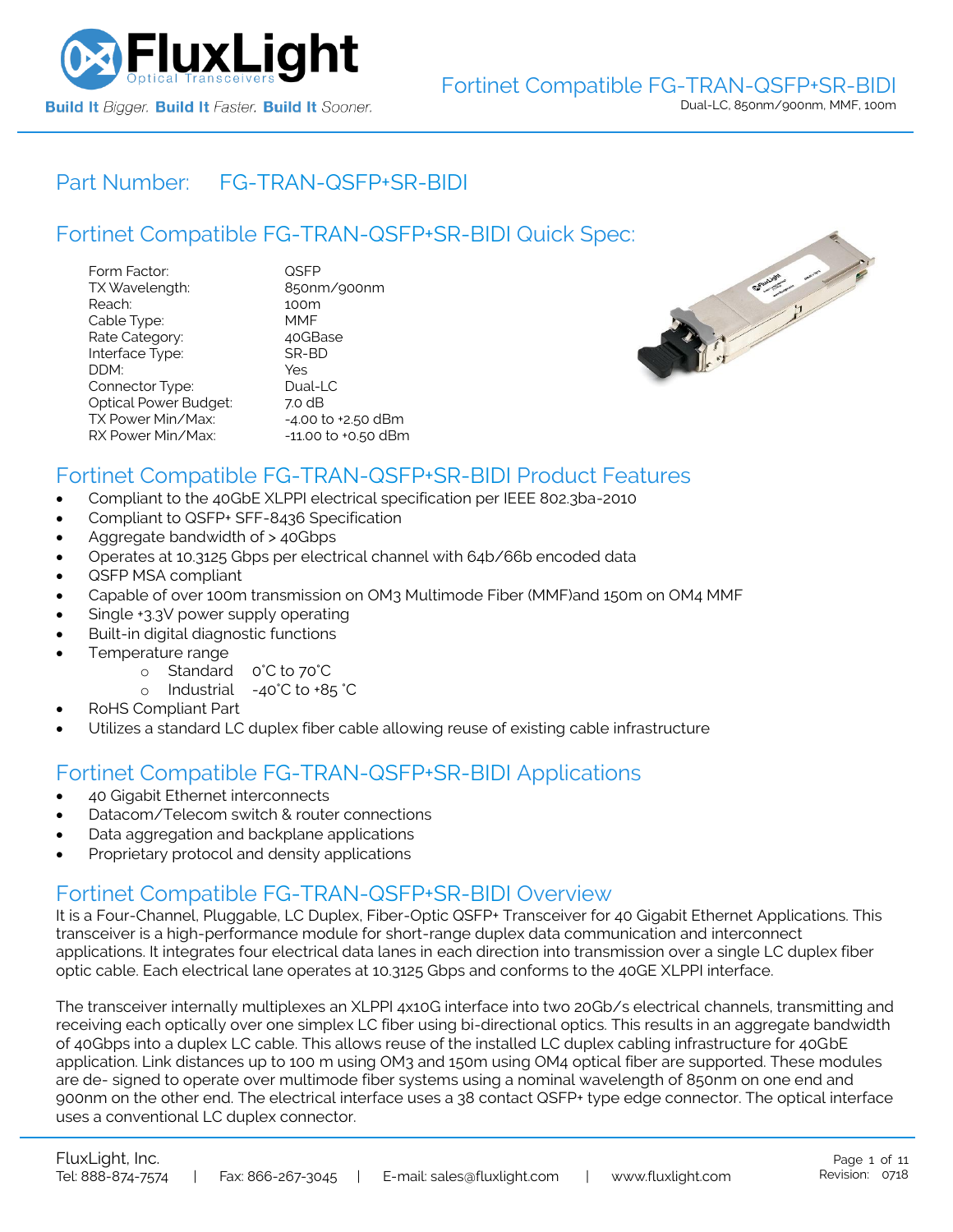



Transceiver Block Diagram

## Absolute Maximum Ratings

| <b>Parameter</b>      | <b>Symbol</b>  | <b>Min</b> | <b>Max</b> | <b>Unit</b> |
|-----------------------|----------------|------------|------------|-------------|
| Storage Temperature   | Ts             | $-40$      | +85        | $\hat{ }$   |
| <b>Supply Voltage</b> | $V_{c c T. R}$ | $-0.5$     | 4          |             |
| Relative Humidity     | RН             |            | 85         | $\%$        |

### Recommended Operating Conditions

| <b>Parameter</b>                      | <b>Symbol</b> | Min   | Typ | <b>Max</b> | <b>Unit</b> |
|---------------------------------------|---------------|-------|-----|------------|-------------|
| Operating Case Temp (Standard)        | Тc            | O     |     | +70        | °С          |
| <b>Operating Case Temp (Standard)</b> | Tc            | $-40$ |     | +85        | °С          |
| Power Supply voltage                  | $V_{ccT.R}$   | 3.135 | 3.3 | 3.47       |             |
| <b>Supply Current</b>                 | lcc           |       |     | 1000       | mA          |
| Power dissipation                     | PD            |       |     | 3.5        | W           |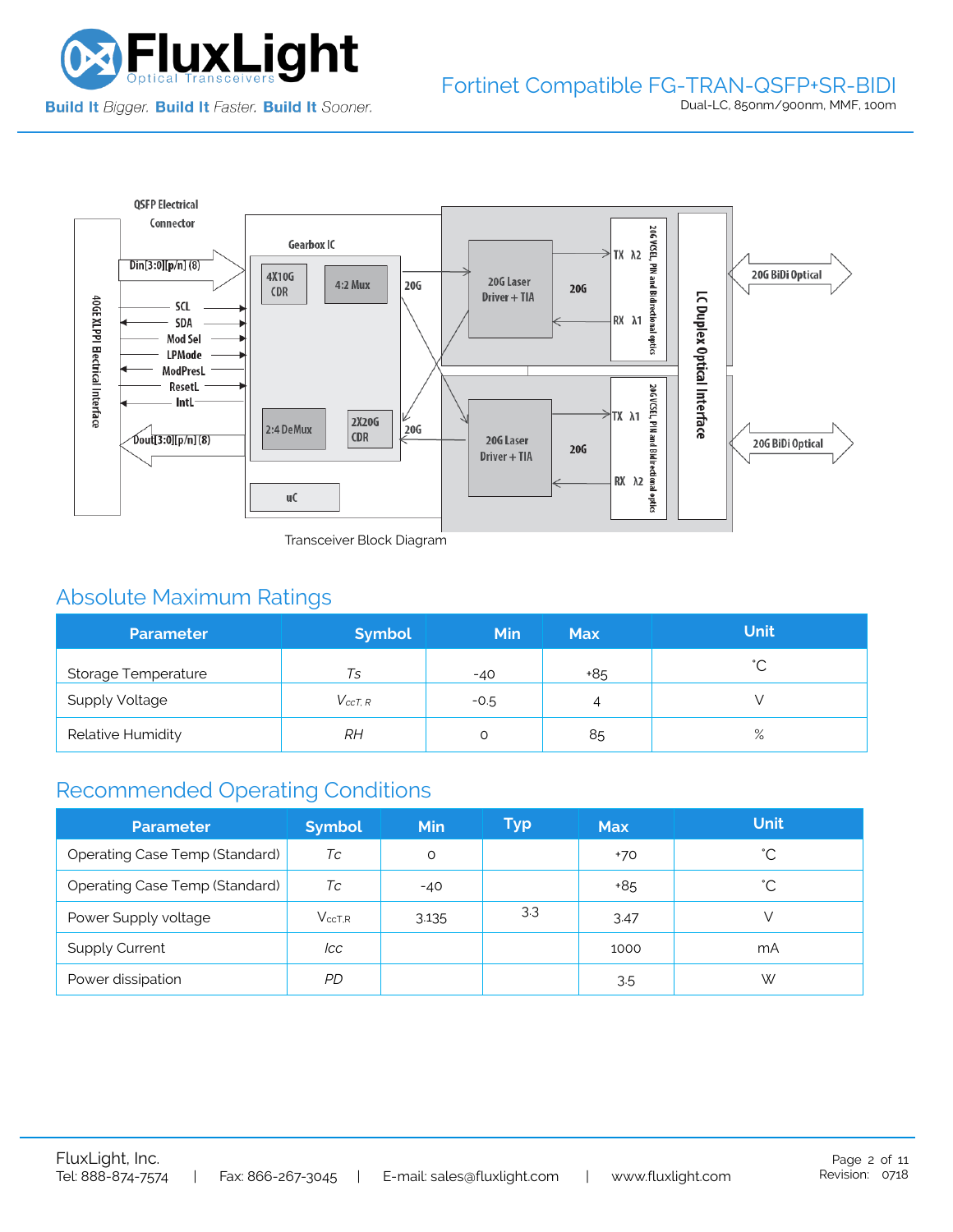

# Electrical Characteristics

| (T <sub>OP</sub> = 0 to 70 °C, VCC = 3.13 to 3.47 Volts |               |                          |            |                |                |              |  |
|---------------------------------------------------------|---------------|--------------------------|------------|----------------|----------------|--------------|--|
| <b>Parameter</b>                                        | <b>Symbol</b> | Min                      | <b>Typ</b> | <b>Max</b>     | <b>Unit</b>    | <b>Note</b>  |  |
| Data Rate per Channel                                   |               | $\overline{\phantom{0}}$ | 10.3125    | 11.2           | Gbps           |              |  |
| Power Consumption                                       |               | $\overline{\phantom{a}}$ | 2.5        | 3.5            | W              |              |  |
| <b>Supply Current</b>                                   | <b>Icc</b>    |                          | 0.75       | 1.0            | $\overline{A}$ |              |  |
| Control I/O Voltage-High                                | <b>VIH</b>    | 2.0                      |            | <b>Vcc</b>     | $\vee$         |              |  |
| Control I/O Voltage-Low                                 | VIL           | $\circ$                  |            | 0.7            | $\vee$         |              |  |
| Inter-Channel Skew                                      | <b>TSK</b>    |                          |            | 150            | Ps             |              |  |
| <b>RESETL Duration</b>                                  |               |                          | 10         |                | Us             |              |  |
| RESETL De-assert time                                   |               |                          |            | 100            | ms             |              |  |
| Power On Time                                           |               |                          |            | 100            | ms             |              |  |
| <b>Transmitter</b>                                      |               |                          |            |                |                |              |  |
| Single Ended Output Voltage Tolerance                   |               | 0.3                      |            | $\overline{4}$ | $\vee$         | $\mathbf{1}$ |  |
| Common mode Voltage Tolerance                           |               | 15                       |            |                | mV             |              |  |
| Transmit Input Diff Voltage                             | VI            | 120                      |            | 1200           | mV             |              |  |
| Transmit Input Diff Impedance                           | ZIN           | 80                       | 100        | 120            |                |              |  |
| Data Dependent Input Jitter                             | <b>DDJ</b>    |                          |            | 0.1            | U              |              |  |
| Data Input Total Jitter                                 | <b>TJ</b>     |                          |            | 0.28           | U              |              |  |
| <b>Receiver</b>                                         |               |                          |            |                |                |              |  |
| Single Ended Output Voltage Tolerance                   |               | 0.3                      |            | $\overline{4}$ | $\vee$         |              |  |
| Rx Output Diff Voltage                                  | Vo            |                          | 600        | 800            | mV             |              |  |
| Rx Output Rise and Fall Voltage                         | Tr/Tf         |                          |            | 35             | ps             | $\mathbf{1}$ |  |
| <b>Total Jitter</b>                                     | <b>TJ</b>     |                          |            | O.7            | U              |              |  |
| Deterministic Jitter                                    | <b>DJ</b>     |                          |            | 0.42           | U              |              |  |

Note:

1.  $20~80%$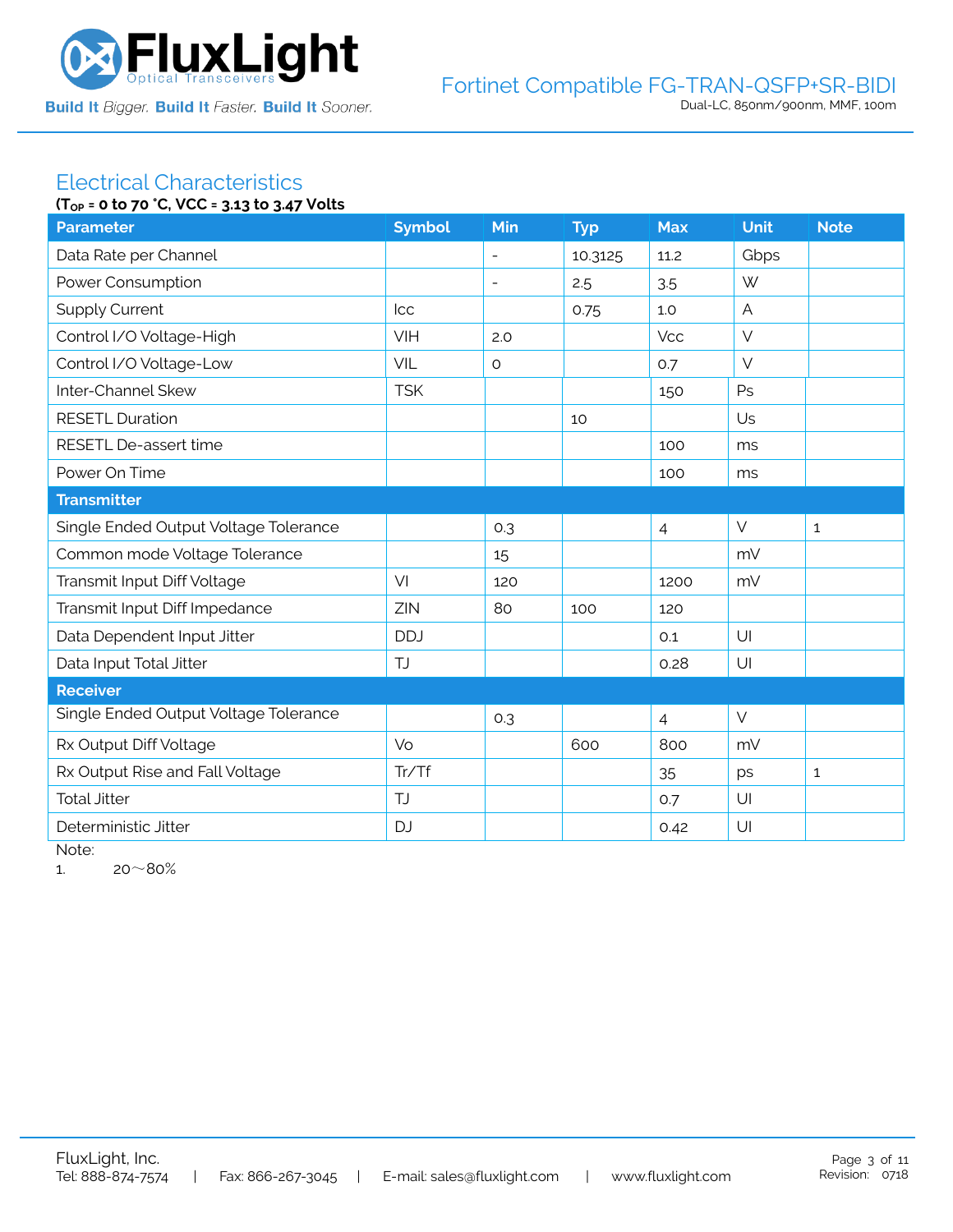

### Optical Parameters

#### **(TOP = 0 to 70** °**C, VCC = 3.0 to 3.6 Volts)**

| <b>Parameter</b>                  | <b>Symbol</b>    | Min    | <b>Typ</b> | <b>Max</b> | <b>Unit</b> | Ref.         |  |  |  |
|-----------------------------------|------------------|--------|------------|------------|-------------|--------------|--|--|--|
| <b>Transmitter</b>                |                  |        |            |            |             |              |  |  |  |
| Optical Wavelength CH1            | λ                | 832    | 850        | 868        | nm          |              |  |  |  |
| Optical Wavelength CH2            | λ                | 882    | 900        | 918        | nm          |              |  |  |  |
| RMS Spectral Width                | Pm               |        | 0.5        | 0.65       | nm          |              |  |  |  |
| Average Optical Power per Channel | Pavg             | $-4$   | $-2.5$     | $+5.0$     | dBm         |              |  |  |  |
| Laser Off Power Per Channel       | Poff             |        |            | $-30$      | dBm         |              |  |  |  |
| <b>Optical Extinction Ratio</b>   | ER               | 3.5    |            |            | dB          |              |  |  |  |
| Relative Intensity Noise          | Rin              |        |            | $-128$     | dB/HZ       | $\mathbf{1}$ |  |  |  |
| Optical Return Loss Tolerance     |                  |        |            | 12         | dB          |              |  |  |  |
| <b>Receiver</b>                   |                  |        |            |            |             |              |  |  |  |
| Optical Center Wavelength CH1     | λ                | 882    | 900        | 918        | nm          |              |  |  |  |
| Optical Center Wavelength CH2     | λ                | 832    | 850        | 868        | nm          |              |  |  |  |
| Receiver Sensitivity per Channel  | $\mathsf{R}$     |        | $-11$      |            | dBm         |              |  |  |  |
| Maximum Input Power               | $P_{MAX}$        | $+0.5$ |            |            | dBm         |              |  |  |  |
| Receiver Reflectance              | <b>Rrx</b>       |        |            | $-12$      | dB          |              |  |  |  |
| LOS De-Assert                     | LOS <sub>D</sub> |        |            | $-14$      | dBm         |              |  |  |  |
| <b>LOS Assert</b>                 | LOS <sub>A</sub> | $-30$  |            |            | dBm         |              |  |  |  |
| LOS Hysteresis                    | LOS <sub>H</sub> | 0.5    |            |            | dB          |              |  |  |  |

Note

1. 12dB Reflection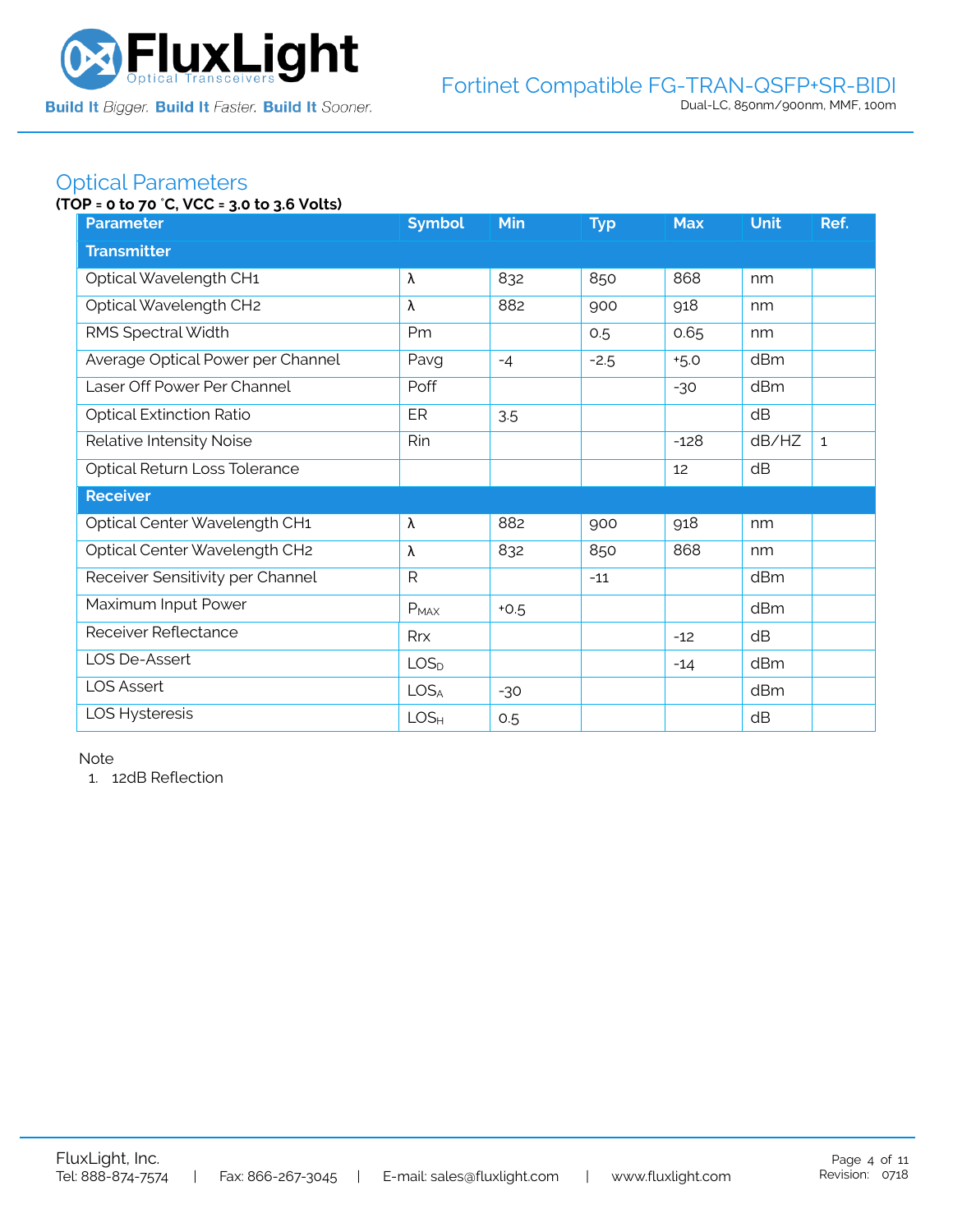

### Digitial Diagnostics Function

Digital diagnostics monitoring function is available on all QSFP+ SRBD. A 2-wire serial interface provides user to contact with module. The structure of the memory is shown in flowing. The memory space is arranged into a lower, single page, address space of 128 bytes and multiple upper address space pages. This structure permits timely access to addresses in the lower page, such as Interrupt Flags and Monitors. Less time critical time entries, such as serial ID information and threshold settings, are available with the Page Select function. The interface address used is A0xh and is mainly used for time critical data like interrupt handling in order to enable a one-time-read for all data related to an interrupt situation. After an interrupt, IntL, has been asserted, the host can read out the flag field to determine the affected channel and type of flag.

| <b>Byte Address</b> | <b>Description</b>                 | <b>Type</b> |
|---------------------|------------------------------------|-------------|
| 0                   | Identifier (1 Byte)                | Read Only   |
| $1 - 2$             | Status (2 Bytes)                   | Read Only   |
| $3 - 21$            | Interrupt Flags (31 bytes)         | Read Only   |
| $22 - 23$           | Module Monitors (12 Bytes)         | Read Only   |
| $34 - 81$           | Channel Monitors (48 bytes)        | Read Only   |
| 82-85               | Reserved (4 Bytes)                 | Read Only   |
| 86-97               | Control (12 Bytes)                 | Read/Write  |
| 98-99               | Reserved (2 Bytes)                 | Read/Write  |
| 100-106             | Module and Channel Masks (7 bytes) | Read/Write  |
| 107-118             | Reserved (12 Bytes)                | Read/Write  |
| 119-122             | Reserved (4 bytes)                 | Read/Write  |
| 123-126             | Reserved (4 bytes)                 | Read/Write  |
| 127                 | Page Select Byte                   | Read/Write  |
| 128-175             | Module Thresholds (48 bytes)       | Read Only   |
| 176-223             | Reserved (48 Bytes)                | Read Only   |
| 224-225             | Reserved (2 bytes)                 | Read Only   |
| 226-239             | Reserved (14 bytes)                | Read/Write  |
| 240-241             | Channel controls (2 Bytes)         | Read/Write  |
| 242-253             | Reserved (12 Bytes)                | Read/Write  |
| 254-256             | Reserved (2 bytes)                 | Read/Write  |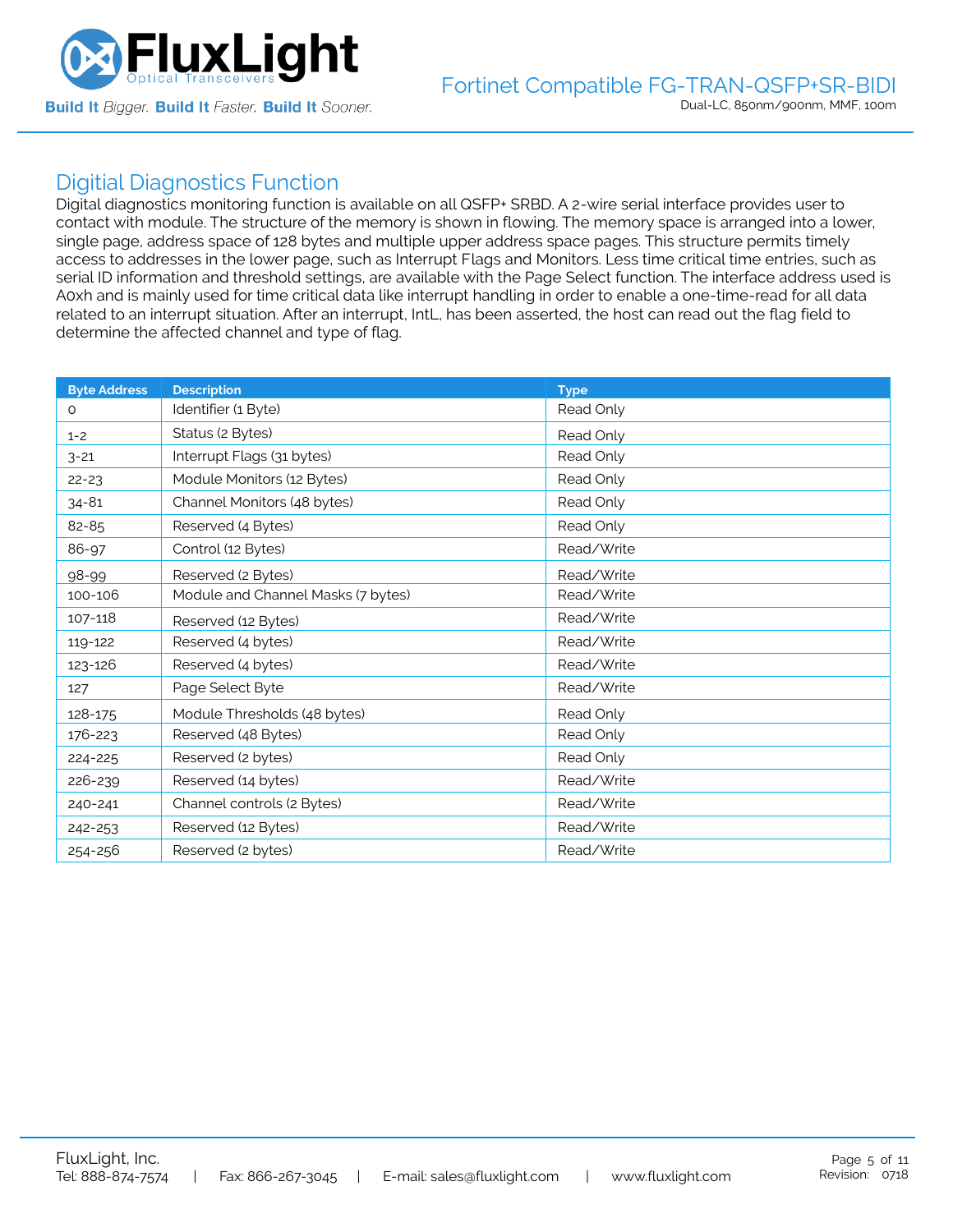

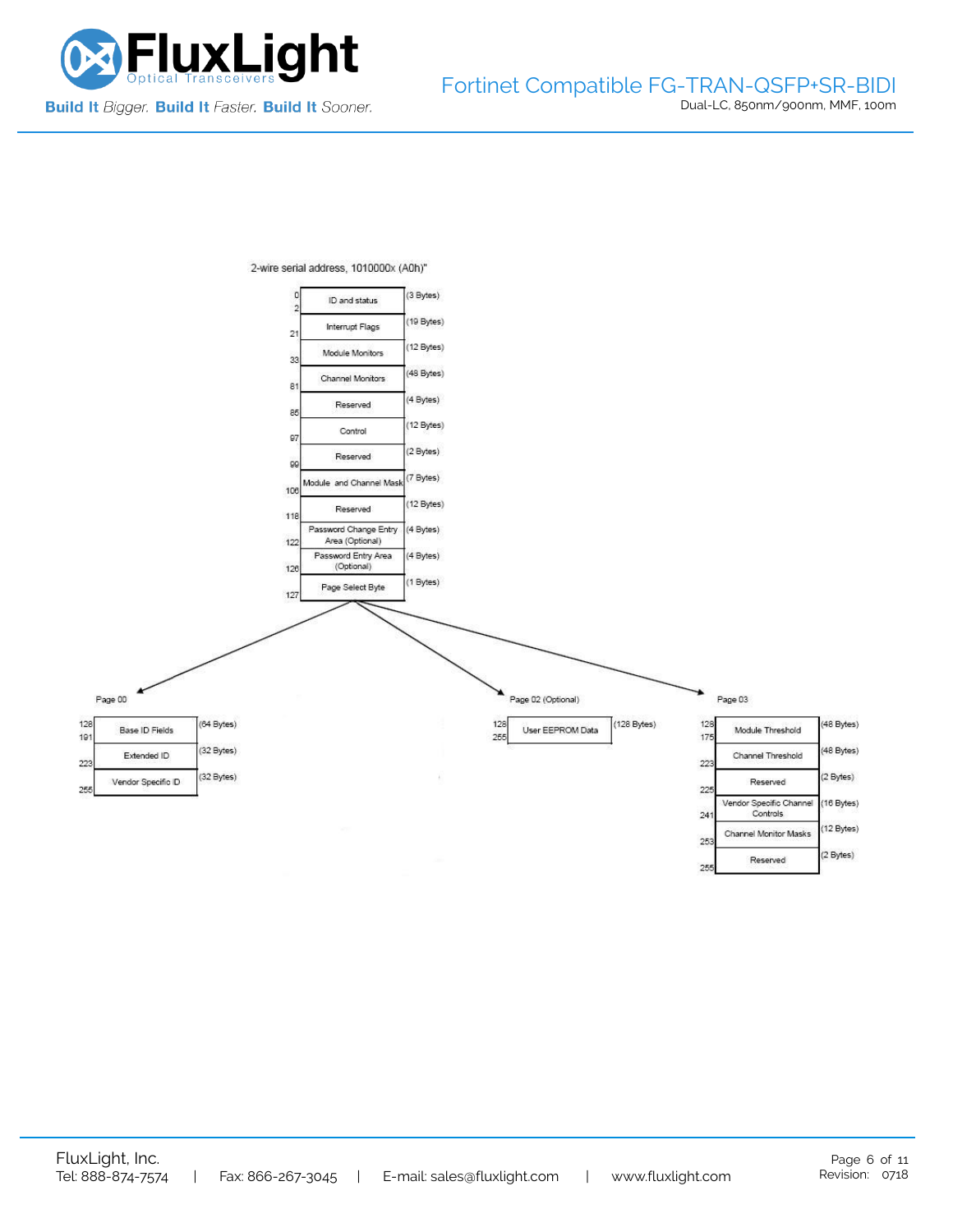

**Build It Bigger. Build It Faster. Build It Sooner.** 

| Address | Name                                    | Description                                                                                                       |
|---------|-----------------------------------------|-------------------------------------------------------------------------------------------------------------------|
| 128     | Identifier (1 Byte)                     | Identifier Type of serial transceiver                                                                             |
| 129     | Ext. Identifier (1 Byte)                | Extended identifier of serial transceiver                                                                         |
| 130     | Connector (1 Byte)                      | Code for connector type                                                                                           |
| 131-138 | Transceiver (8 Bytes)                   | Code for electronic compatibility or optical compatibility                                                        |
| 139     | Encoding (1 Byte)                       | Code for serial encoding algorithm                                                                                |
| 140     | BR, nominal (1 Byte)                    | Nominal bit rate, units of 100 Mbits/s                                                                            |
| 141     | Extended RateSelect Compliance (1 Byte) | Tags for Extended RateSelect compliance                                                                           |
| 142     | Length SMF (1 Byte)                     | Link length supported for SM fiber in km                                                                          |
| 143     | Length E-50 um (1 Byte)                 | Link length supported for EBW 50/125 um fiber, units of 2 m                                                       |
| 144     | Length 50 um (1 Byte)                   | Link length supported for 50/125 um fiber, units of 1 m                                                           |
| 145     | Length 62.5 um (1 Byte)                 | Link length supported for 62.5/125um fiber, units of 1 m                                                          |
| 146     | Length copper (1 Byte)                  | Link length supported for copper, units of 1 m                                                                    |
| 147     | Device Tech (1 Byte)                    | Device technology                                                                                                 |
| 148-163 | Vendor name (16 Bytes)                  | QSFP vendor name (ASCII)                                                                                          |
| 164     | Extended Transceiver (1 Byte)           | Extended Transceiver Codes for InfiniBand <sup>T</sup>                                                            |
| 165-167 | Vendor OUI (3 Bytes)                    | QSFP vendor IEEE vendor company ID                                                                                |
| 168-183 | Vendor PN (16 Bytes)                    | Part number provided by QSFP vendor (ASCII)                                                                       |
| 184-185 | Vendor rev (2 Bytes)                    | Revision level for part number provided by vendor (ASCII)                                                         |
| 186-187 | Wavelength (2 Bytes)                    | Nominal laser wavelength (Wavelength = value / 20 in nm)                                                          |
| 188-189 | Wavelength Tolerance (2 Bytes)          | Guaranteed range of laser wavelength (+/- value) from Nominal wavelength<br>(Wavelength Tol. = value / 200 in nm) |
| 190     | Max Case Temp (1 Byte)                  | Maximum Case Temperature in Degrees C                                                                             |
| 191     | CC_BASE (1 Byte)                        | Check code for Base ID fields (addresses 128-190)                                                                 |
| 192-195 | Options (4 Bytes)                       | Rate Select, TX Disable, TX Fault, LOS                                                                            |
| 196-211 | Vendor SN (16 Bytes)                    | Serial number provided by vendor (ASCII)                                                                          |
| 212-219 | Date code (8 Bytes)                     | Vendor's manufacturing date code                                                                                  |
| 220     | Diagnostic Monitoring Type (1 Byte)     | Indicates which type of diagnostic monitoring is implemented                                                      |
| 221     | Enhanced Options (1 Byte)               | Indicates which optional enhanced features are implemented                                                        |
| 222     | Reserved (1 Byte)                       | Reserved                                                                                                          |
| 223     | CC_EXT                                  | Check code for the Extended ID Fields (addresses 192-222)                                                         |
| 224-255 | Vendor Specific (32 Bytes)              | Vendor Specific EEPROM                                                                                            |

Page02 is User EEPROM and its format decided by user.

The detail description of low memory and page00.page03 upper memory please see SFF-8436 document.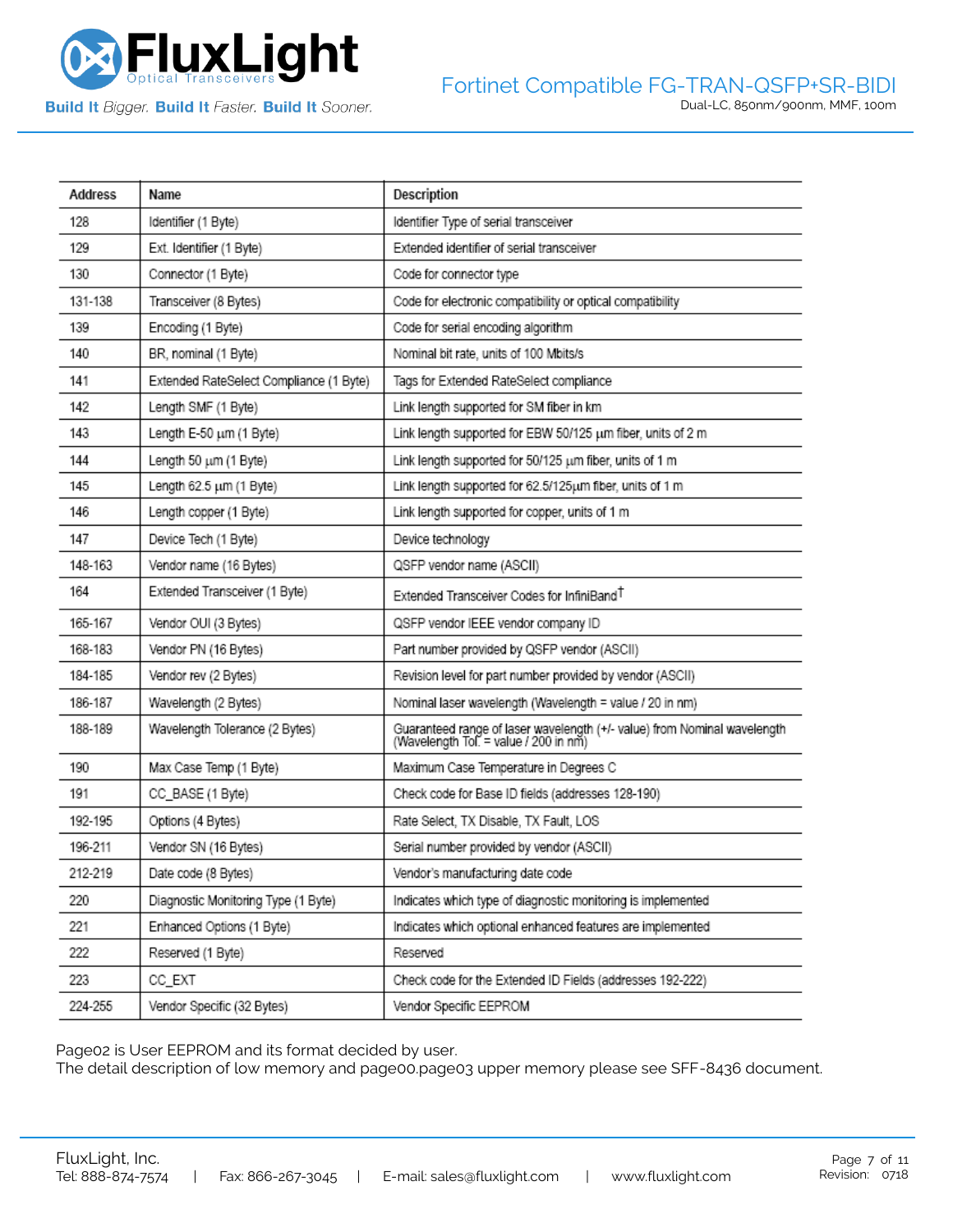

### Timing for Soft Control and Status Functions

| <b>Parameter</b>                                  | <b>Symbol</b> | <b>Max</b>     | <b>Unit</b> | <b>Conditions</b>                                                                                                                                                             |
|---------------------------------------------------|---------------|----------------|-------------|-------------------------------------------------------------------------------------------------------------------------------------------------------------------------------|
| <b>Initialization Time</b>                        | t_init        | 2000           | ms          | Time from power on1, hot plug or rising edge of<br>Reset until the module is fully functional2                                                                                |
| Reset Init Assert Time                            | t_reset_init  | $\overline{c}$ | $\mu s$     | A Reset is generated by a low level longer than<br>the minimum reset pulse time present on the<br>ResetL pin.                                                                 |
| Serial Bus Hardware<br>Ready Time                 | t_serial      | 2000           | ms          | Time from power on1 until module responds to<br>data transmission over the 2-wire serial bus                                                                                  |
| Monitor Data Ready<br>Time                        | t_data        | 2000           | ms          | Time from power on1 to data not ready, bit 0 of<br>Byte 2, deasserted and IntL asserted                                                                                       |
| <b>Reset Assert Time</b>                          | t_reset       | 2000           | ms          | Time from rising edge on the ResetL pin until<br>the module is fully functional2                                                                                              |
| <b>LPMode Assert Time</b>                         | ton_LPMode    | 100            | $\mu s$     | Time from assertion of LPMode (Vin:LPMode<br>=Vih) until module power consumption enters<br>lower Power Level                                                                 |
| IntL Assert Time                                  | ton_IntL      | 200            | ms          | Time from occurrence of condition triggering<br>IntL until Vout:IntL = Vol                                                                                                    |
| IntL Deassert Time                                | toff_IntL     | 500            | $\mu s$     | toff_IntL 500 µs Time from clear on read3<br>operation of associated flag until Vout:IntL = Voh.<br>This includes deassert times for Rx LOS, Tx Fault<br>and other flag bits. |
| Rx LOS Assert Time                                | ton_los       | 100            | ms          | Time from Rx LOS state to Rx LOS bit set and<br>IntL asserted                                                                                                                 |
| Flag Assert Time                                  | ton_flag      | 200            | ms          | Time from occurrence of condition triggering<br>flag to associated flag bit set and IntL asserted                                                                             |
| Mask Assert Time                                  | ton_mask      | 100            | ms          | Time from mask bit set4 until associated IntL<br>assertion is inhibited                                                                                                       |
| Mask De-assert Time                               | toff_mask     | 100            | ms          | Time from mask bit cleared4 until associated<br>IntlL operation resumes                                                                                                       |
| ModSelL Assert Time                               | ton_ModSelL   | 100            | μs          | Time from assertion of ModSelL until module<br>responds to data transmission over the 2-wire<br>serial bus                                                                    |
| ModSelL Deassert Time                             | toff_ModSelL  | 100            | $\mu s$     | Time from deassertion of ModSelL until the<br>module does not respond to data transmission<br>over the 2-wire serial bus                                                      |
| Power_over-ride or<br>Power-set Assert Time       | ton_Pdown     | 100            | ms          | Time from P_Down bit set 4 until module power<br>consumption enters lower Power Level                                                                                         |
| Power_over-ride or<br>Power-set De-assert<br>Time | toff_Pdown    | 300            | ms          | Time from P_Down bit cleared4 until the<br>module is fully functional3                                                                                                        |

#### **Note**:

1. Power on is defined as the instant when supply voltages reach and remain at or above the minimum specified value.

- 2. Fully functional is defined as IntL asserted due to data not ready bit, bit 0 byte 2 de-asserted.
- 3. Measured from falling clock edge after stop bit of read transaction.
- 4. Measured from falling clock edge after stop bit of write transaction.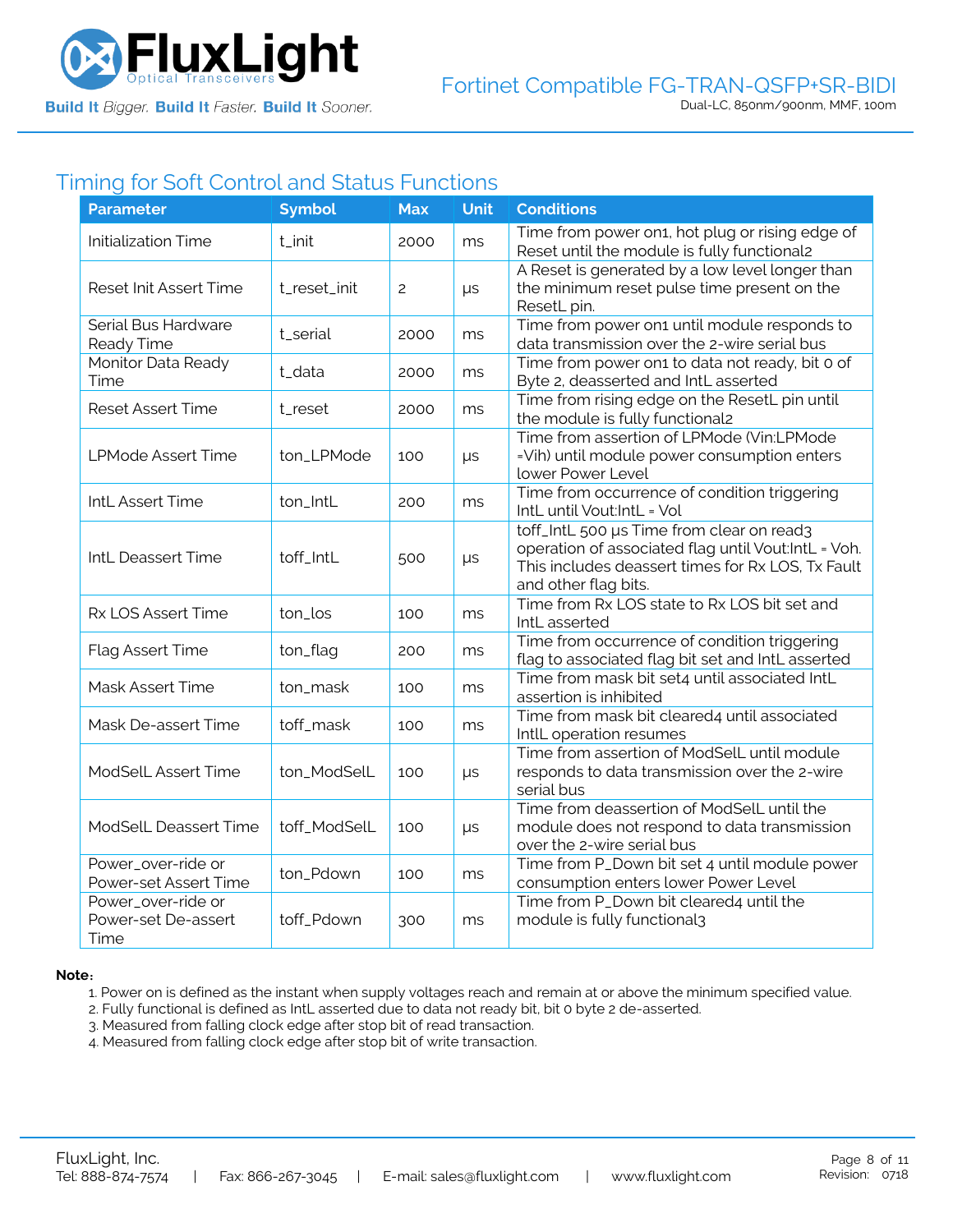

## PIN Assignment and Function Definitions

PIN Assignment



**Diagram of Host Board Connector Block Pin Numbers and Name**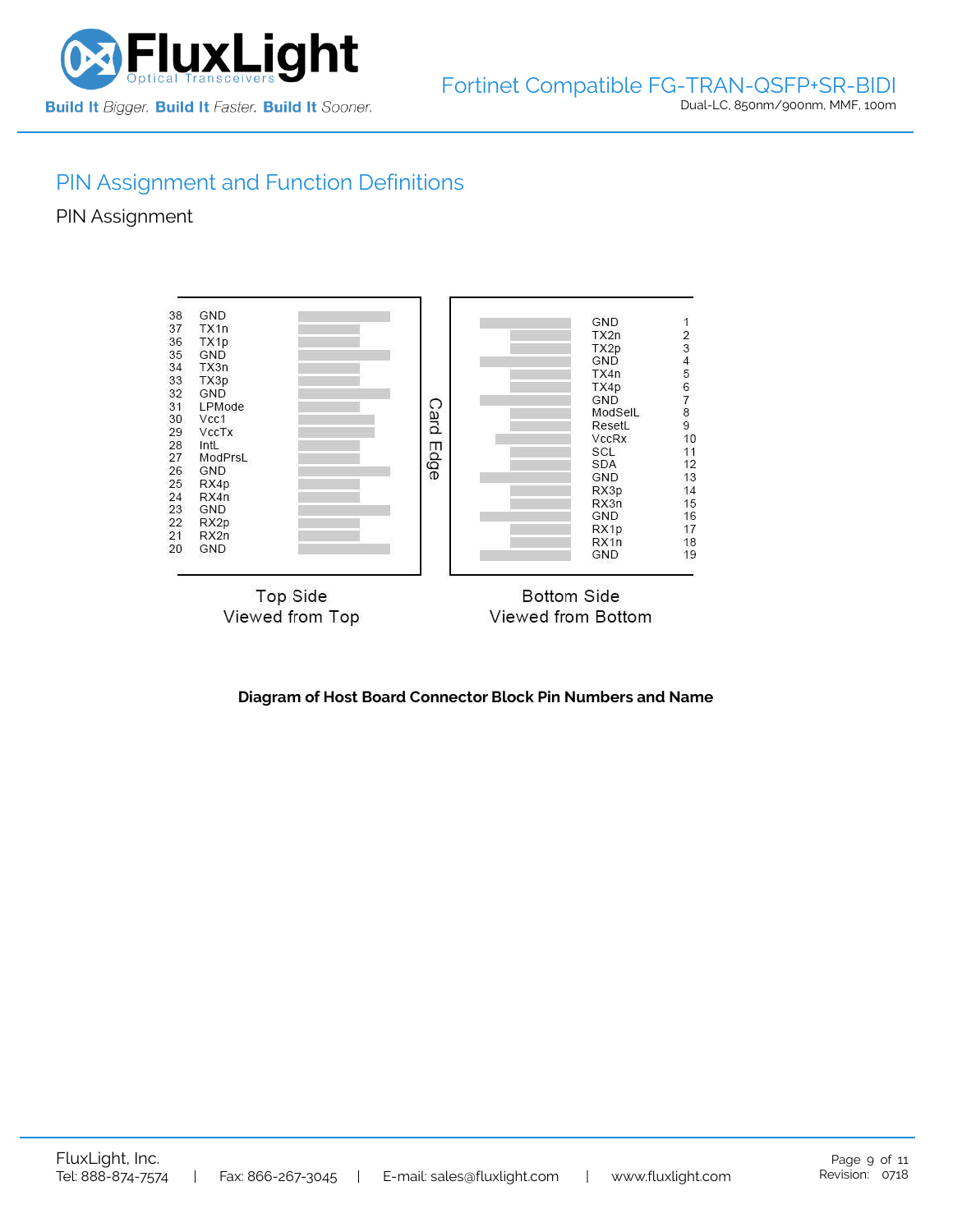

Build It Bigger. Build It Faster. Build It Sooner.

### Fortinet Compatible FG-TRAN-QSFP+SR-BIDI Dual-LC, 850nm/900nm, MMF, 100m

## Pin Description

| Pin | Logic      | <b>Symbol</b>     | Name/Description                     | Ref.           |
|-----|------------|-------------------|--------------------------------------|----------------|
| 1   |            | <b>GND</b>        | Ground                               | $\mathbf{1}$   |
| 2   | CML-I      | Tx2n              | Transmitter Inverted Data Input      |                |
| 3   | CML-I      | Tx <sub>2</sub> p | Transmitter Non-Inverted Data output |                |
| 4   |            | <b>GND</b>        | Ground                               | $\mathbf{1}$   |
| 5   | CML-I      | Tx4n              | Transmitter Inverted Data Output     |                |
| 6   | CML-I      | Tx4p              | Transmitter Non-Inverted Data Output |                |
| 7   |            | <b>GND</b>        | Ground                               | $\mathbf{1}$   |
| 8   | LVTTL-I    | ModSelL           | Module Select                        |                |
| 9   | LVTTL-I    | ResetL            | Module Reset                         |                |
| 10  |            | <b>VccRx</b>      | +3.3V Power Supply Receiver          | $\overline{c}$ |
| 11  | LVCMOS-I/O | <b>SCL</b>        | 2-Wire Serial Interface Clock        |                |
| 12  | LVCMOS-I/O | <b>SDA</b>        | 2-Wire Serial Interface Data         |                |
| 13  |            | <b>GND</b>        | Ground                               | 1              |
| 14  | CML-O      | Rx3p              | Receiver Inverted Data Output        |                |
| 15  | CML-O      | Rx3n              | Receiver Non-Inverted Data Output    |                |
| 16  |            | <b>GND</b>        | Ground                               | 1              |
| 17  | CML-O      | Rx1p              | Receiver Inverted Data Output        |                |
| 18  | CML-O      | Rx1n              | Receiver Non-Inverted Data Output    |                |
| 19  |            | <b>GND</b>        | Ground                               | $\mathbf{1}$   |
| 20  |            | <b>GND</b>        | Ground                               | 1              |
| 21  | CML-O      | Rx2n              | Receiver Inverted Data Output        |                |
| 22  | CML-O      | Rx <sub>2</sub> p | Receiver Non-Inverted Data Output    |                |
| 23  |            | <b>GND</b>        | Ground                               | 1              |
| 24  | CML-O      | Rx4n              | Receiver Inverted Data Output        |                |
| 25  | CML-O      | Rx4p              | Receiver Non-Inverted Data Output    |                |
| 26  |            | <b>GND</b>        | Ground                               | 1              |
| 27  | LVTTL-O    | ModPrsL           | Module Present                       |                |
| 28  | LVTTL-O    | IntL              | Interrupt                            |                |
| 29  |            | <b>VccTx</b>      | +3.3V Power Supply Transmitter       | $\mathbf{2}$   |
| 30  |            | Vcc1              | +3.3V Power Supply                   | $\overline{c}$ |
| 31  | LVTTL-I    | LPMode            | Low Power Mode                       |                |
| 32  |            | <b>GND</b>        | Ground                               | $\mathbf{1}$   |
| 33  | CML-I      | Tx3p              | Transmitter Inverted Data Output     |                |
| 34  | CML-I      | Tx3n              | Transmitter Non-Inverted Data Output |                |
| 35  |            | <b>GND</b>        | Ground                               | $\mathbf{1}$   |
| 36  | CML-I      | Tx <sub>1</sub> p | Transmitter Inverted Data Output     |                |
| 37  | $CML-I$    | Tx1n              | Transmitter Non-Inverted Data Output |                |
| 38  |            | <b>GND</b>        | Ground                               | $\mathbf{1}$   |

#### **Notes:**